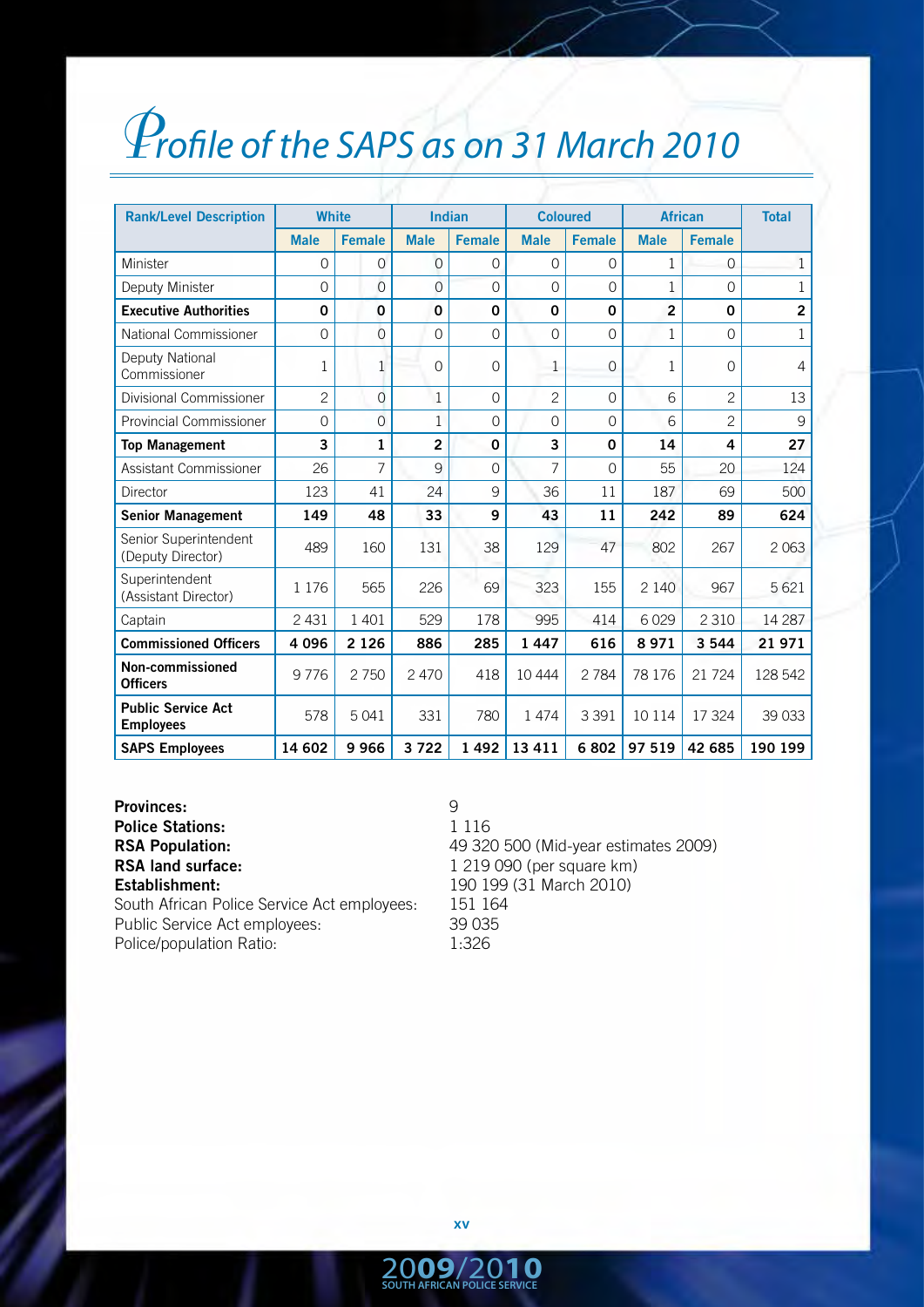### *Structure of the South African Police Service as on 31 March 2010*



*Minister of Police* **EN Mthethwa**

#### **Deputy National Commissioners**



*Directorate for Priority Crime Investigation (DPCI) [Overseeing Crime Intelligence & Crime Detection]* A Dramat

#### **Divisional Commissioners**



*Detective Services*

R Lalla



*Forensic Science Services* PJL du Toit

*Crime Intelligence*

RN Mdluli



*Priority Crime Investigation* SG Lebeya



*Career Management*

MA Nchwe

*Training* GJ Kruser

*Personnel Management & Organisational Development [Overseeing Human Capital Development, Legal and Financial & Administration Services]* MM Stander

*Legal Services*

LTMP Mtimkulu

**Provincial Commissioners**



*Eastern Cape* MS Landu



*Free State* TA Mashigo



*Gauteng* P Naidoo



20**09**/20**10 SOUTH AFRICAN POLICE SERVICE**



*Kwa-Zulu Natal* BM Ngobeni



*Deputy Minister of Police* FA Mbalula

> *Limpopo* NC Sengani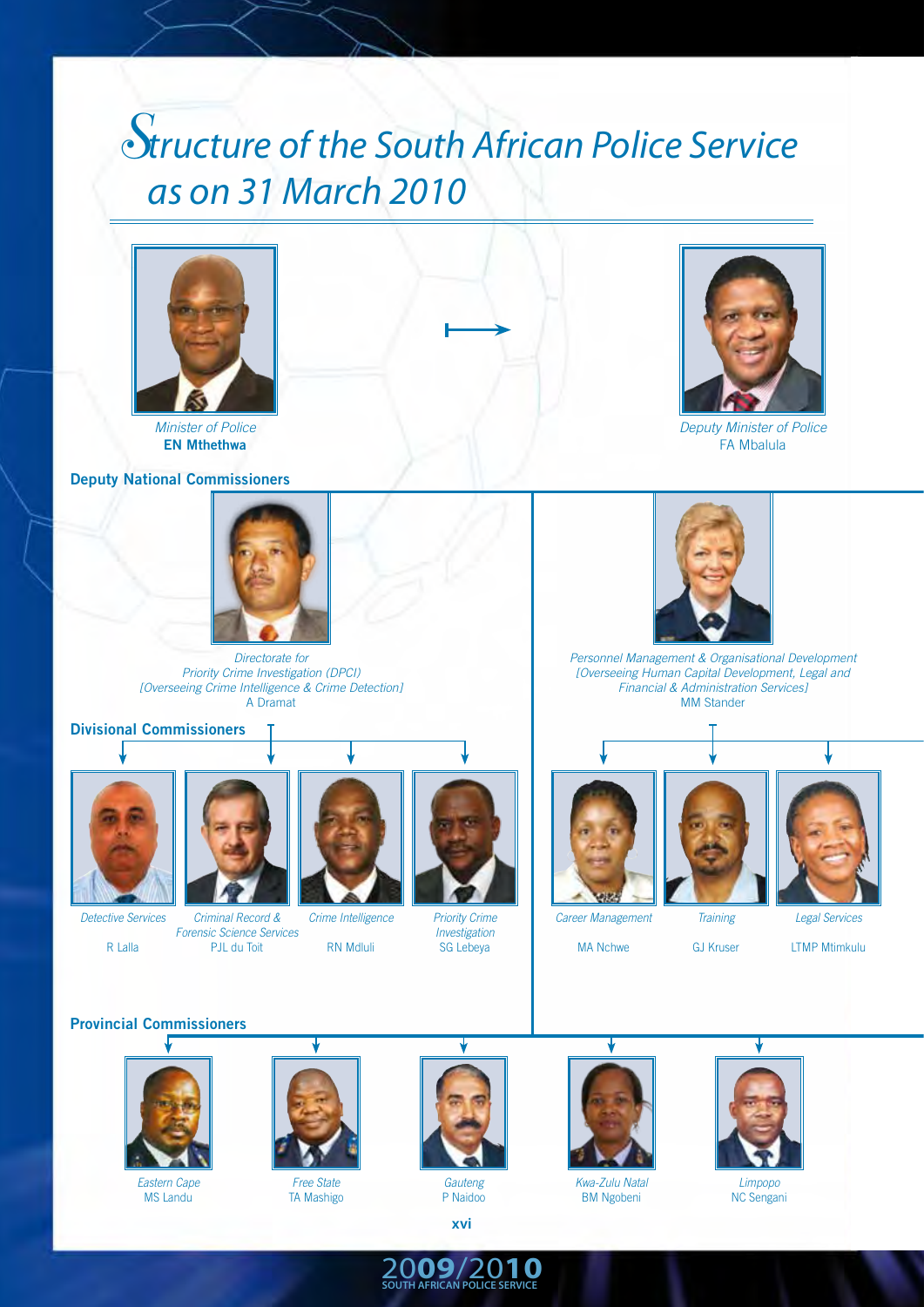![](_page_2_Picture_0.jpeg)

*National Commissioner of the SA Police Service* BH Cele

![](_page_2_Picture_2.jpeg)

![](_page_2_Picture_3.jpeg)

![](_page_2_Picture_4.jpeg)

*Supply Chain Management, Protection and Security & Inspectorate*

![](_page_2_Picture_6.jpeg)

HM Hlela

![](_page_2_Picture_8.jpeg)

Financial & Administration Services SJP Schutte

![](_page_2_Picture_10.jpeg)

Personnel Services

JK Phahlane

- Communication & Liaison Services
- Efficiency Services
- Information & System Management
- Internal Audit Strategic Management

![](_page_2_Picture_17.jpeg)

*Visible Policing*

AH Lamoer

![](_page_2_Picture_20.jpeg)

*Security Services* LM Tshabalala

**Cluster Coordination**

![](_page_2_Picture_23.jpeg)

*Supply Chain Management* MZ Siwundla

*National Inspectorate*  MJ Rasegatla

![](_page_2_Picture_25.jpeg)

*Mpumalanga* TR Ntobela

![](_page_2_Picture_27.jpeg)

**xvii**

20**09**/20**10 SOUTH AFRICAN POLICE SERVICE**

![](_page_2_Picture_29.jpeg)

*Western Cape* M Petros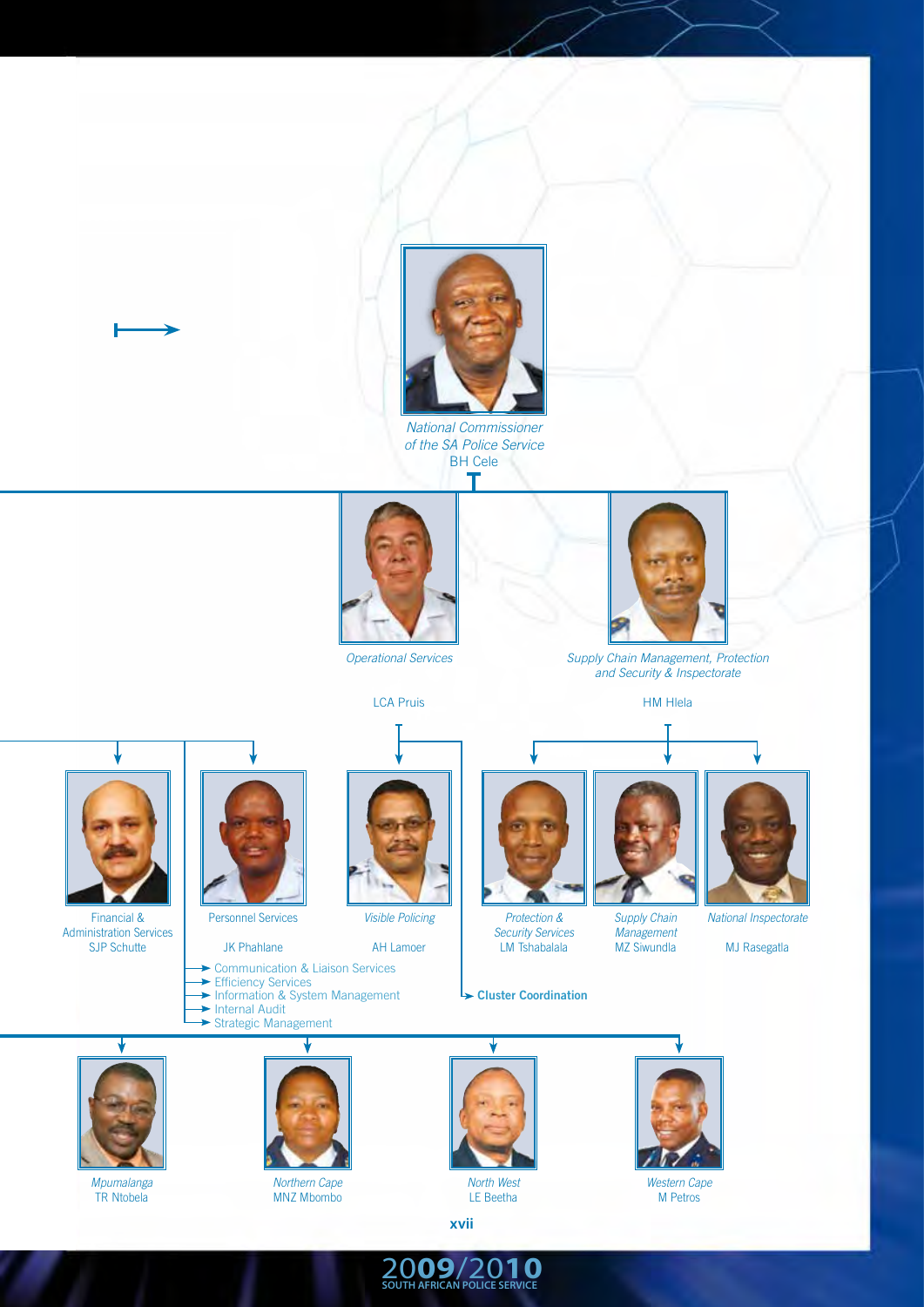# *Roll of Honour*

From 1 April 2009 to 31 March 2010, 107 members died while on duty.

| <b>Free State</b>    |                             |                               |               |  |
|----------------------|-----------------------------|-------------------------------|---------------|--|
| <b>Persal Number</b> | Rank                        | <b>Surname &amp; Initials</b> | Date of death |  |
| 0167382-3            | Inspector                   | Mlozana JT                    | 2009-05-21    |  |
| 7091024-3            | Constable                   | Seisa NS                      | 2009-05-23    |  |
| 7168698-3            | Reservist Constable         | Moiloa RC                     | 2009-07-14    |  |
| 7123748-8            | Reservist Constable         | Radebe MM                     | 2009-07-14    |  |
| 7147017-4            | Reservist Constable         | Chakache MA                   | 2009-07-14    |  |
| 7139678-1            | <b>Administration Clerk</b> | Serathi DM                    | 2009-11-04    |  |
| 0634573-5            | Inspector                   | Maremane LE                   | 2010-01-25    |  |
| 0457623-3            | Inspector                   | Mtshawe SJ                    | 2010-03-13    |  |
| 0543077-1            | Typist                      | Masoka MA                     | 2010-03-13    |  |

| <b>KwaZulu-Natal</b> |                             |                               |               |  |  |
|----------------------|-----------------------------|-------------------------------|---------------|--|--|
| <b>Persal Number</b> | <b>Rank</b>                 | <b>Surname &amp; Initials</b> | Date of death |  |  |
| 0488881-2            | Captain                     | Mathonsi MR                   | 2009-04-04    |  |  |
| 1827240-1            | Constable                   | Xulu MRS                      | 2009-04-10    |  |  |
| 0920475-0            | Inspector                   | Gumede AS                     | 2009-04-10    |  |  |
| 0924388-7            | Inspector                   | Maphumulo MA                  | 2009-04-28    |  |  |
| 7016276-0            | <b>Reservist Sergeant</b>   | Khan MA                       | 2009-04-28    |  |  |
| 0409154-0            | Inspector                   | Singleton GR                  | 2009-05-06    |  |  |
| 2041664-4            | Reservist Sergeant          | Thusi MW                      | 2009-05-08    |  |  |
| 7063501-3            | Constable                   | Xolo GM                       | 2009-05-18    |  |  |
| 2044215-7            | Reservist Constable         | Shusha BC                     | 2009-05-24    |  |  |
| 0618174-1            | Superintendent              | Masemola PB                   | 2009-05-29    |  |  |
| 7032322-4            | Senior Administration Clerk | Gumede JF                     | 2009-05-29    |  |  |
| 7133627-3            | <b>Student Constable</b>    | Chagwe SN                     | 2009-07-05    |  |  |
| 0532246-4            | Sergeant                    | Grant G                       | 2009-07-08    |  |  |
| 0515600-9            | Sergeant                    | Nxumalo SN                    | 2009-07-12    |  |  |
| 7010192-2            | Constable                   | Ngwane NC                     | 2009-07-28    |  |  |
| 7067358-6            | Constable                   | Nama NR                       | 2009-08-15    |  |  |
| 0448861-0            | Captain                     | Pitout M                      | 2009-12-22    |  |  |
| 0470033-3            | Sergeant                    | Swart MJ                      | 2009-12-23    |  |  |
| 0601763-1            | Senior Superintendent       | Zakwe VH                      | 2010-01-30    |  |  |
| 0622873-9            | Inspector                   | Khumalo SJ                    | 2010-02-06    |  |  |
| 7052922-1            | Constable                   | Dlamini SW                    | 2010-02-06    |  |  |
| 7052062-3            | Constable                   | Myeni SP                      | 2010-03-18    |  |  |
| 0618426-0            | Inspector                   | Vilakazi CS                   | 2010-03-24    |  |  |

**xviii**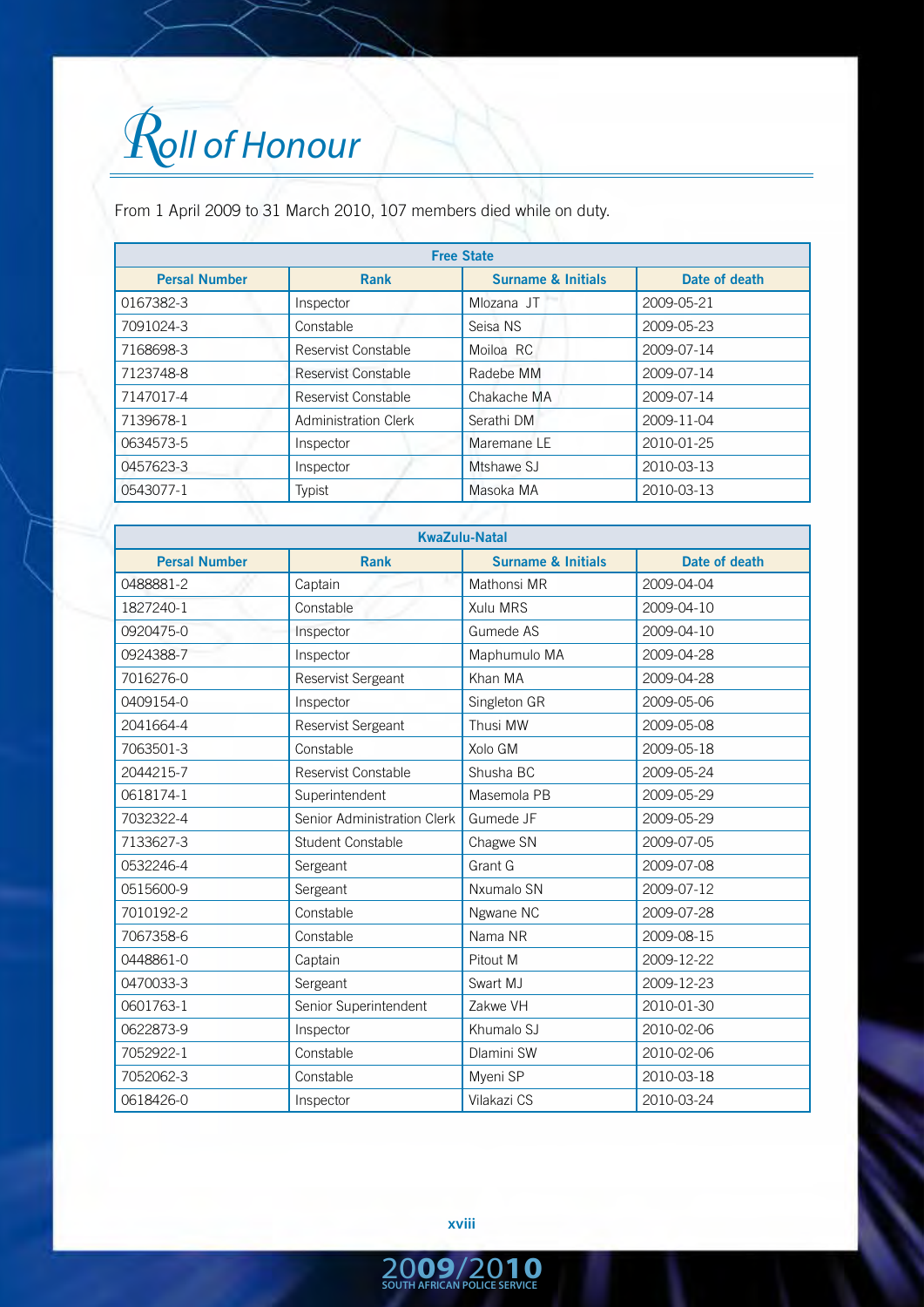| <b>Western Cape</b>  |                          |                               |               |  |
|----------------------|--------------------------|-------------------------------|---------------|--|
| <b>Persal Number</b> | <b>Rank</b>              | <b>Surname &amp; Initials</b> | Date of death |  |
| 7094422-9            | Reservist Constable      | Gilidobo N                    | 2009-05-02    |  |
| 0427105-0            | Superintendent           | Galvin GJ                     | 2009-05-02    |  |
| 0530677-9            | Sergeant                 | Manasse LW                    | 2009-08-04    |  |
| 7011631-8            | Constable                | Masiu PL                      | 2009-08-29    |  |
| 0448938-1            | Inspector                | Scott AS                      | 2009-09-22    |  |
| 7018103-9            | Reservist Constable      | Arries EH                     | 2010-01-30    |  |
| 7022386-6            | Constable                | Fipaza M                      | 2010-02-25    |  |
| 7164544-6            | <b>Student Constable</b> | Maxengana LJ                  | 2010-03-22    |  |
|                      |                          |                               |               |  |

| <b>Northern Cape</b> |           |                               |               |  |
|----------------------|-----------|-------------------------------|---------------|--|
| <b>Persal Number</b> | Rank      | <b>Surname &amp; Initials</b> | Date of death |  |
| 7019464-5            | Constable | Mohapi LB                     | 2009-04-20    |  |
| 7025592-0            | Constable | Motswane LC                   | 2009-04-20    |  |
|                      |           |                               |               |  |

| <b>Eastern Cape</b>  |                             |                               |               |  |
|----------------------|-----------------------------|-------------------------------|---------------|--|
| <b>Persal Number</b> | <b>Rank</b>                 | <b>Surname &amp; Initials</b> | Date of death |  |
| 7060818-1            | Constable                   | Tekula NG                     | 2009-05-08    |  |
| 0910768-1            | Messenger                   | Ngalo OZ                      | 2009-05-14    |  |
| 0492417-7            | Superintendent              | Ndadana J                     | 2009-05-16    |  |
| 0517345-1            | Inspector                   | Sibeko AM                     | 2009-06-04    |  |
| 0478763-3            | Inspector                   | Tayi XG                       | 2009-06-08    |  |
| 7056510-4            | Constable                   | Diko B                        | 2009-07-18    |  |
| 7110115-2            | Student Constable           | Pieterse A                    | 2009-07-18    |  |
| 0513086-7            | Captain                     | Ngunga PA                     | 2009-08-15    |  |
| 0469164-4            | Inspector                   | Moodien R                     | 2009-11-20    |  |
| 0533389-0            | Principle Personnel Officer | Mosuhli VN                    | 2010-01-12    |  |
| 0494595-6            | Inspector                   | Mlamleli T                    | 2010-03-11    |  |

| <b>North West</b>    |                     |                               |               |  |
|----------------------|---------------------|-------------------------------|---------------|--|
| <b>Persal Number</b> | <b>Rank</b>         | <b>Surname &amp; Initials</b> | Date of death |  |
| 2023699-9            | Reservist Sergeant  | Mohau GJ                      | 2009-06-06    |  |
| 7085077-1            | Reservist Constable | Pooe N                        | 2009-06-06    |  |
| 7054750-5            | Reservist Constable | Marumo LG                     | 2009-06-06    |  |
| 7064645-7            | Reservist Constable | Sesing MS                     | 2009-06-06    |  |
| 7020240-1            | Reservist Constable | Modipa PM                     | 2009-06-06    |  |
| 7120065-7            | Reservist Constable | Nkeane ST                     | 2009-06-10    |  |
| 7086217-6            | Constable           | Mothopeng MS                  | 2009-07-20    |  |
| 0463559-1            | Inspector           | Chakane FJ                    | 2009-07-24    |  |
| 2045981-5            | Constable           | Kumbi TM                      | 2009-10-05    |  |
| 9077868-5            | Constable           | Mokhosane SN                  | 2009-10-25    |  |
| 7151028-1            | Student Constable   | Mekgwe RE                     | 2009-12-21    |  |
| 0431786-6            | Inspector           | Schoeman J                    | 2010-01-27    |  |
| 2049285-5            | Reservist Constable | Botha APC                     | 2010-01-27    |  |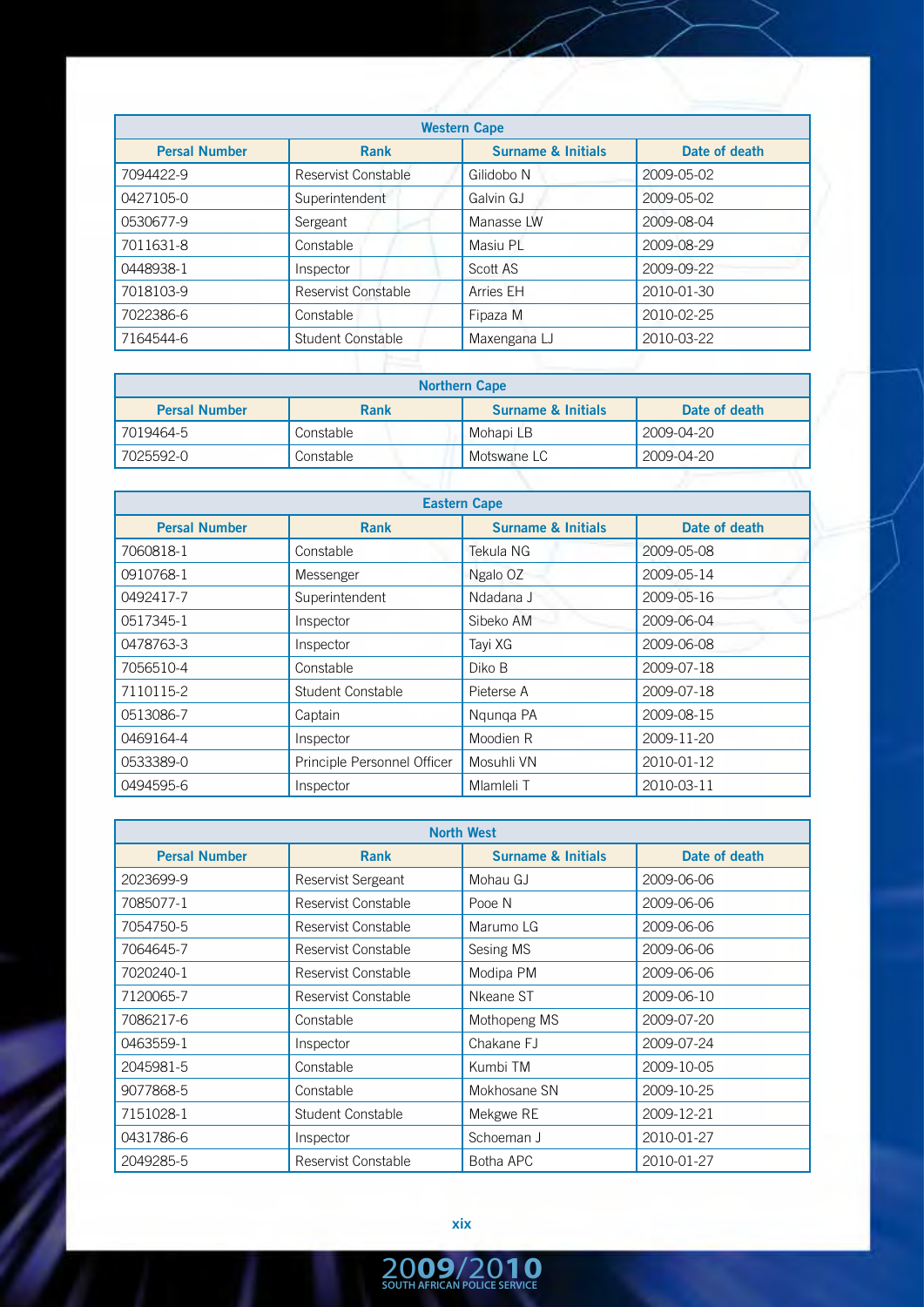| <b>Mpumalanga</b>    |                   |                               |               |  |
|----------------------|-------------------|-------------------------------|---------------|--|
| <b>Persal Number</b> | <b>Rank</b>       | <b>Surname &amp; Initials</b> | Date of death |  |
| 7036480-0            | Constable         | Nkgapele NA                   | 2009-04-19    |  |
| 7051976-5            | Constable         | White CE                      | 2009-05-01    |  |
| 7037379-5            | Constable         | Makhanya NE                   | 2009-06-01    |  |
| 0456018-3            | Inspector         | Masina MS                     | 2009-06-02    |  |
| 7052661-3            | Constable         | Mnisi T                       | 2009-08-07    |  |
| 7133146-8            | Student Constable | Mogane KF                     | 2009-08-07    |  |
| 7046159-7            | Constable         | Nyirenda LE                   | 2009-11-14    |  |
| 0470877-6            | Captain           | Sibiya SJ                     | 2009-12-06    |  |
|                      |                   |                               |               |  |

| Limpopo              |                   |                               |               |  |
|----------------------|-------------------|-------------------------------|---------------|--|
| <b>Persal Number</b> | <b>Rank</b>       | <b>Surname &amp; Initials</b> | Date of death |  |
| 0956927-8            | Sergeant          | Mandyme M                     | 2009-05-15    |  |
| 7073536-1            | Constable         | Sithomola FJ                  | 2009-06-01    |  |
| 7062163-2            | Student Constable | <b>Baloyi GP</b>              | 2009-07-07    |  |
| 0498242-8            | Inspector         | Thivhafuni MO                 | 2009-12-17    |  |
| 0913940-1            | Inspector         | Tladi KS                      | 2010-01-01    |  |

| <b>Gauteng</b>       |                          |                               |               |  |
|----------------------|--------------------------|-------------------------------|---------------|--|
| <b>Persal Number</b> | <b>Rank</b>              | <b>Surname &amp; Initials</b> | Date of death |  |
| 0468624-1            | Sergeant                 | Jada E                        | 2009-04-02    |  |
| 0630400-1            | Inspector                | Sambo RT                      | 2009-04-02    |  |
| 7046552-5            | Captain                  | Mokgalaka MMS                 | 2009-04-23    |  |
| 0455673-9            | Sergeant                 | Msibi MD                      | 2009-04-23    |  |
| 0630579-2            | Captain                  | Nematatani MH                 | 2009-04-26    |  |
| 2045639-5            | Reservist Sergeant       | Khanyile VM                   | 2009-05-09    |  |
| 7020087-4            | Reservist Constable      | Mokhele AM                    | 2009-05-14    |  |
| 0533578-7            | Sergeant                 | Greyling JJ                   | 2009-06-02    |  |
| 7004021-4            | Constable                | Mosoeunyane PM                | 2009-06-03    |  |
| 0414950-5            | Captain                  | Steyn J                       | 2009-07-27    |  |
| 0604480-8            | Inspector                | Moloi SD                      | 2009-07-27    |  |
| 0629810-9            | Inspector                | Selepe KD                     | 2009-08-01    |  |
| 0453706-8            | Inspector                | Lempe MP                      | 2009-08-02    |  |
| 0637152-3            | Inspector                | Jita JL                       | 2009-09-02    |  |
| 0519958-1            | Inspector                | Rapeta BA                     | 2009-09-13    |  |
| 0424649-7            | Captain                  | Scheepers JC                  | 2009-10-04    |  |
| 7166327-4            | Student Constable        | Rampjapedi MM                 | 2009-10-16    |  |
| 7165771-1            | <b>Student Constable</b> | Nemadandila RP                | 2009-11-11    |  |
| 0517879-7            | Inspector                | Phaka MM                      | 2010-01-09    |  |
| 0628261-0            | Inspector                | Mashele D                     | 2010-01-25    |  |
| 7135012-8            | Constable                | Madonsela SA                  | 2010-02-25    |  |
| 7024487-1            | Constable                | Khanyile SF                   | 2010-03-29    |  |
| 0628829-4            | Inspector                | Ngonyama JB                   | 2010-03-30    |  |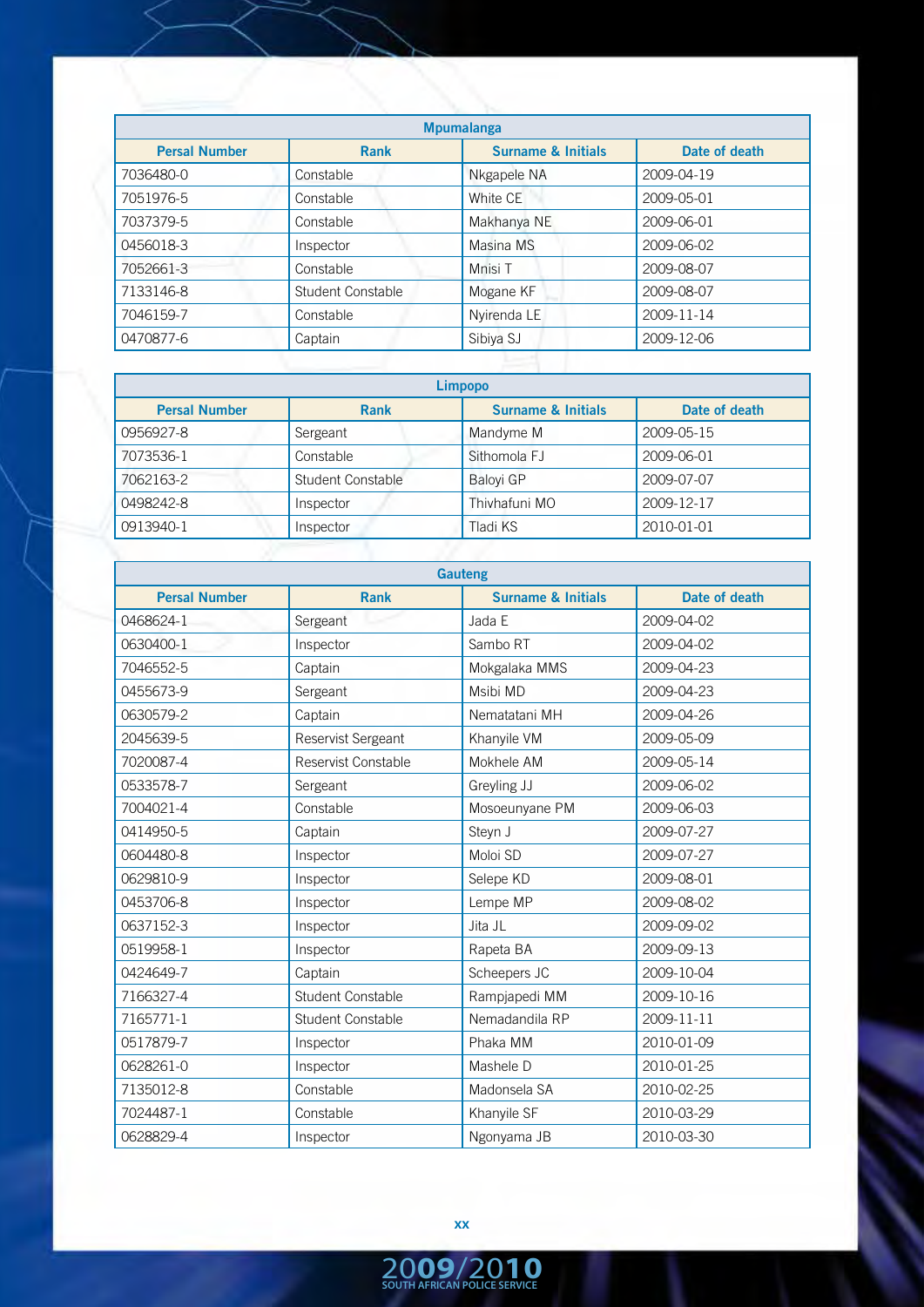| <b>Head Office</b>   |                          |                               |               |  |
|----------------------|--------------------------|-------------------------------|---------------|--|
| <b>Persal Number</b> | <b>Rank</b>              | <b>Surname &amp; Initials</b> | Date of death |  |
| 0492842-3            | Inspector                | Netshandama TR                | 2009-08-10    |  |
| 0527276-9            | Captain                  | Mtembu LL                     | 2009-10-02    |  |
| 0512216-3            | Superintendent           | Nombungu NMA                  | 2009-10-03    |  |
| 7139052-9            | <b>Student Constable</b> | Ngwenya ME                    | 2009-10-10    |  |
| 0638655-5            | Inspector                | Modisa LJ                     | 2009-11-06    |  |

| Roll of Honour – not published in the 2008/09 Annual Report                           |                           |            |            |  |
|---------------------------------------------------------------------------------------|---------------------------|------------|------------|--|
| <b>Surname &amp; Initials</b><br><b>Persal Number</b><br><b>Rank</b><br>Date of death |                           |            |            |  |
| 0924134-5                                                                             | Inspector                 | Masinga LS | 2008-08-25 |  |
| 0488131-1                                                                             | Inspector                 | Manyoni SJ | 2008-10-19 |  |
| 7093683-8                                                                             | <b>Reservist Sergeant</b> | Mbuyisa V  | 2009-03-30 |  |

![](_page_6_Picture_2.jpeg)

**xxi**